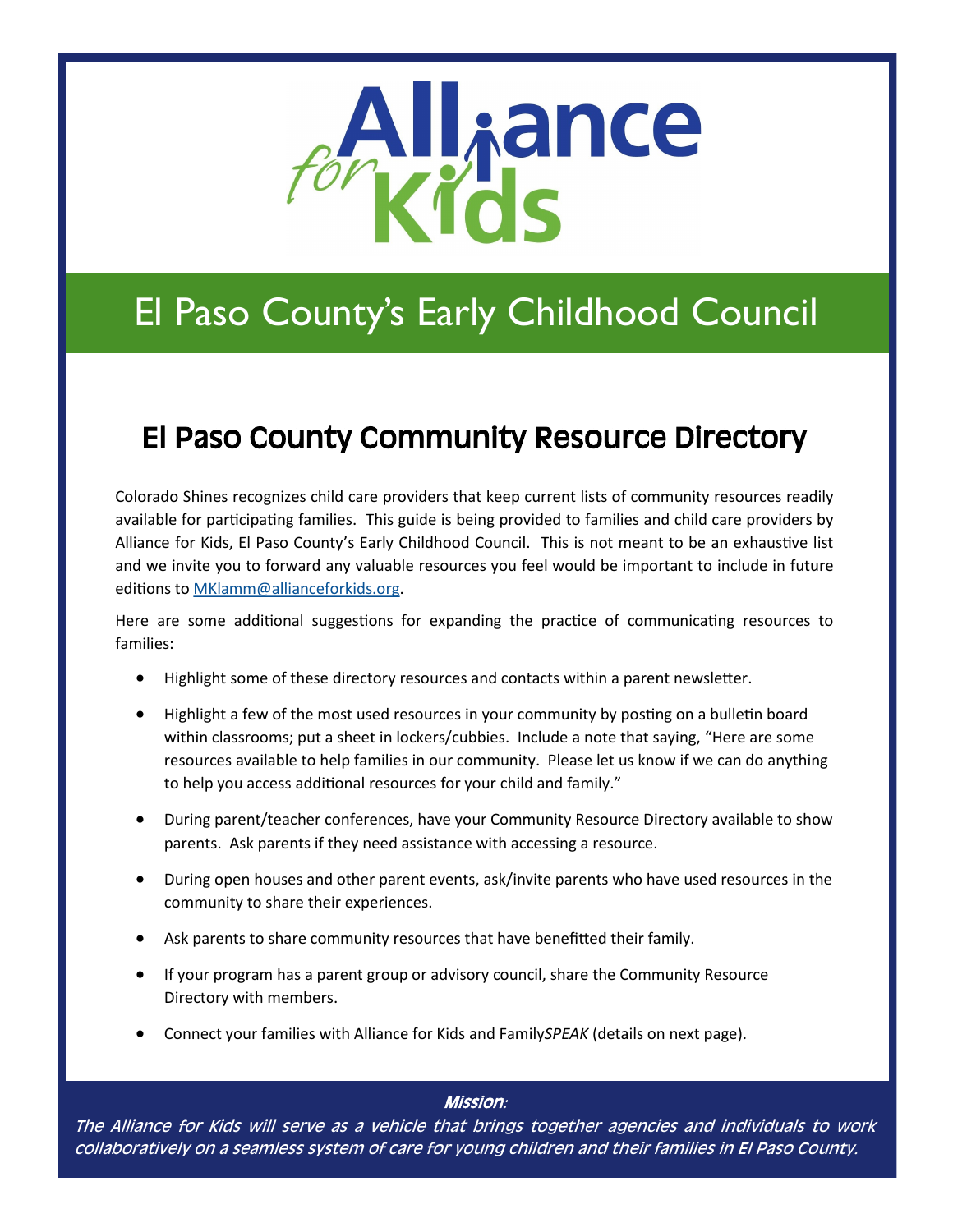

- Allianceforkids.org
- Subscribe to AFK's monthly early childhood newsletter (EC News) from our website.
- Like and follow AFK on Facebook: @Allianceforkids
- Follow AFK on Instagram: @allianceforkids\_epc
- Follow AFK on Twitter @alliance\_kids

# **Family SPEAK**

Family Support | Parent Education | Knowledge

Family*SPEAK* is a project of Alliance for Kids.

- Family*SPEAK*.org
- Subscribe to the Family*SPEAK* monthly newsletter for families—text FAMILYSPEAK to 22828 or subscribe from the website.
- Like and follow Family*SPEAK* on Facebook: @Family*SPEAK*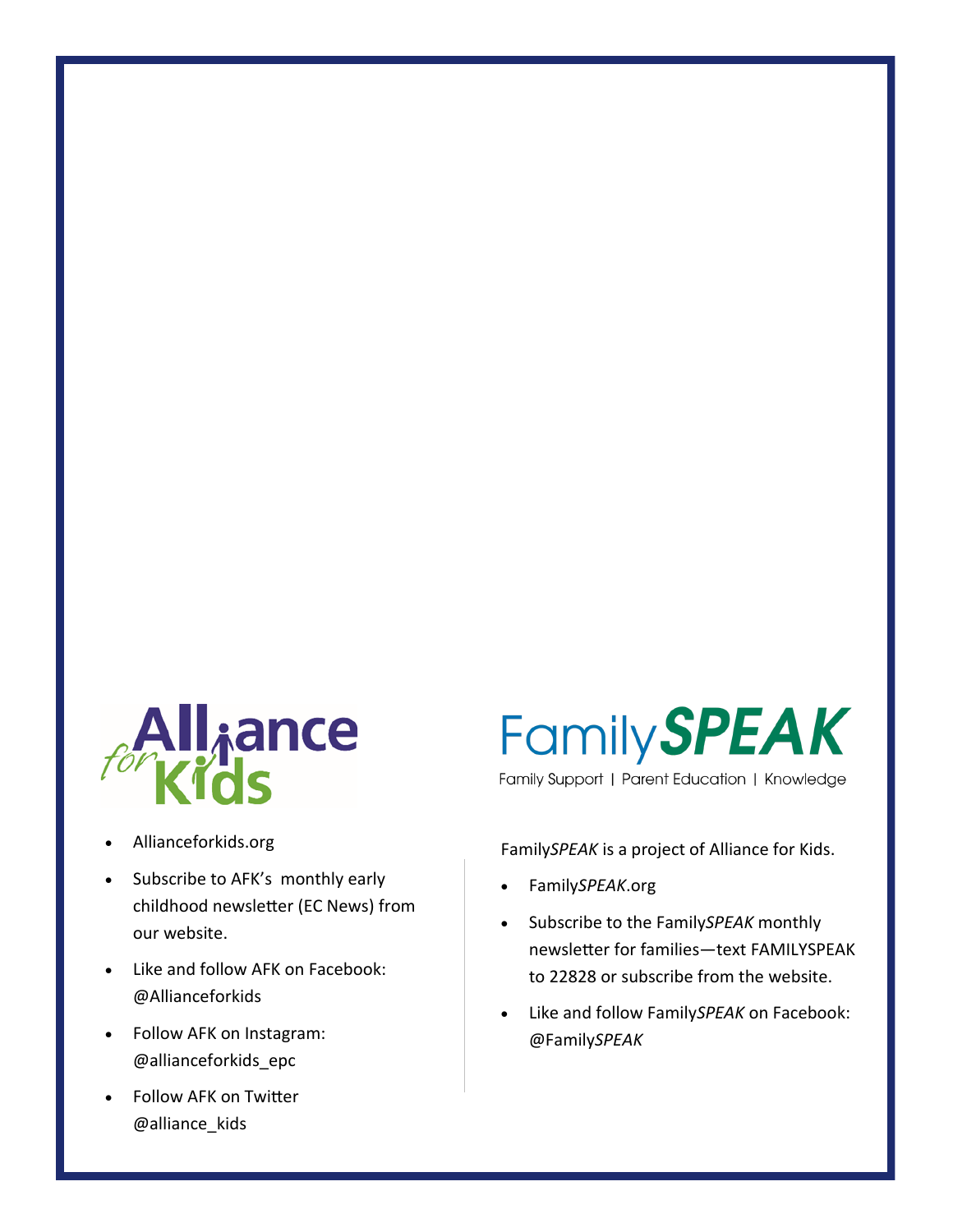### **GENERAL RESOURCES**

**[Joint Initiatives for Youth and Families](http://www.jointinitiatives.org/) (JI)** is an integrated network of community-based services and supports collectively serving the needs of children, youth, and their families from prenatal to 21 years of age. The three initiatives are *The Alliance for Kids, Colorado Youth Detention Continuum, and Reach Collaborative Management Program.* 

**[Alliance for Kids](http://www.allianceforkids.org/) (AFK)** is El Paso County's Early Childhood Council (a collaborative Council operating under the nonprofit, *Joint Initiatives for Youth and Families)*. AFK's Council outlines a Strategic Plan that is executed by AFK staff in collaboration with its three committees aligned with the Early Childhood Colorado Framework: Learning & Development, Family Support & Education, and Health & Well-Being. **719.634.8045**

**[Family](http://www.familyspeak.org/)***SPEAK* (formerly Parenting Matters), managed by AFK under the guidance of the Family Support & Education Committee, provides parenting resources and support to strengthen parent connections within your programming. **719.466.0099**

**[Child Care Resource and Referral](https://www.allianceforkids.org/ccrr/) (CCR&R)** is the hub of child care information in your local area and can provide you and your family with information on quality child care and personalized referrals for providers based on your specific needs/preferences. **1.877.338.2273**

**Translation Services for ECE professionals:**

[GlobeLink:](https://globelinkflc.com/) Interpretation and translation various languages. **719.532.0300**  [ASI, Inc.:](http://www.asi-languageservices.com) Interpretation and translation various languages. **719.314.1699**  [Prontocom:](http://www.prontocom.us) Interpretation and translation for Spanish. **719.578.0331**  [Sign Language Network:](https://www.signlanguagenetwork.com/) **719.599.4517**

### **HEALTH & BEHAVIOR SUPPORTS | SAFETY RESOURCES**

**[AspenPointe](https://www.aspenpointe.org/)** provides behavioral health care for individuals and families. They accept Medicaid. **719.572.6100**

**[Health First Colorado](https://www.healthfirstcolorado.com/)** is Colorado's Medicaid Program, offering dental (DentaQuest) & medical coverage. [Apply online.](https://www.healthfirstcolorado.com/) 

**[Child Health Plan Plus](https://www.colorado.gov/pacific/hcpf/child-health-plan-plus) (CHP+)** is Colorado's low-cost health & dental insurance (DentaQuest) for eligible children and pregnant women. It's for people who earn too much to qualify for Colorado's Medicaid Program, but not enough to pay for private health insurance. [Apply online.](https://www.colorado.gov/pacific/hcpf/child-health-plan-plus) 

**[Peak Vista Community Health Centers](http://www.peakvista.org/)** is a nonprofit Federally Qualified Health Center providing medical, dental, pharmacy, and behavioral health care for all ages. Uninsured receive care on an income-based sliding scale; Medicaid is accepted. Call **719.632.5700** for their customer service & nurse line for non-urgent medical needs 24/7.

**[First Visitor](http://www.peakvista.org/services/additional/first-visitor)** provides *free*, one-on-one support for moms and dads with children ages birth to three, in the comfort of their own home. **719.632.5700**



*For those accessing the print version of this document, a listing of the web addresses is provided on the last page.*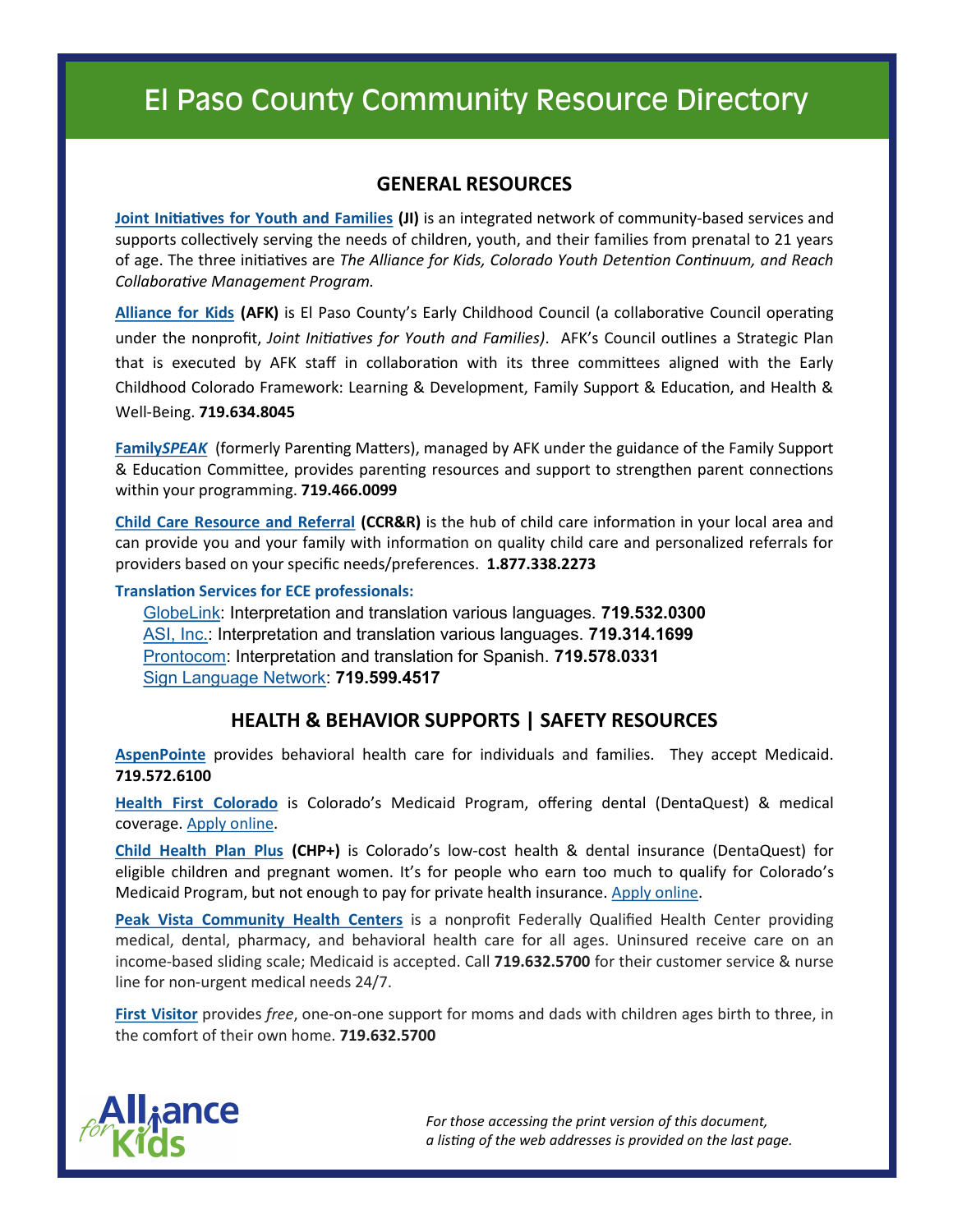### **HEALTH & BEHAVIOR SUPPORTS | SAFETY RESOURCES**

**[Ronald McDonald Care Mobile](http://rmhcsoutherncolorado.org/what-we-do/ronald-mcdonald-care-mobile/)** delivers free medical and dental services to children birth-21 in their own neighborhood. **719.866.6789**

**[Peak View Behavioral Health](http://peakviewbh.com/)** provides behavioral health care to patients and families through both inpatient and outpatient care. For a free 24/7 confidential assessment, call **719-444-8484**.

**[The Resource Exchange](http://www.tre.org/) (TRE)** provides early intervention services at *no cost* to families who have a *child under three* with a developmental delay. **719.577.9190**

**Behavior Supports (TRE):** An Early Childhood Specialist will come to the child care center, family child care home, or preschool for assessments and meetings, and/or meet parents in their home to provide coordinated services for families and providers of children birth-eight years old who are showing disruptive behaviors in a school setting. When calling **719.577.9190** for this *free* resource, please have the following information ready:

*Child Specific*—The name of provider and teacher, provider address, child's name and DOB, parent name(s), address, and phone, and primary concern or need.

*General Classroom* – Provider name and address, teacher name, primary concern or need.

**Child Find:** Services, including preschool, are provided at *no cost* to families for *children age three and up* with developmental delays. First, you will need to know the school district where you live. Visit [GreatSchools,](https://www.greatschools.org/) search by zip code to determine your school district and call to confirm.

Child Find phone numbers per school district:

| D <sub>2</sub>    | Harrison                | 719.579.2000 |
|-------------------|-------------------------|--------------|
| D <sub>3</sub>    | Security-Widefield      | 719.391.3375 |
| D8                | Fountain-Ft Carson      | 719.304.3550 |
| D <sub>11</sub>   | <b>Colorado Springs</b> | 719.520.2542 |
| D <sub>12</sub>   | Cheyenne Mountain       | 719.475.6140 |
| D <sub>20</sub>   | Academy                 | 719.234.1755 |
| D38               | Lewis Palmer            | 719.757.1435 |
| D49               | Falcon                  | 719.494.8751 |
| Pikes Peak BOCES* |                         | 719.622.2080 |
| Ute Pass BOCES**  |                         | 719.685.2640 |

**\***Pikes Peak BOCES: El Paso County: Calhan RJ1, Edison 54JT, Ellicott 22, Hanover 28, Miami-Yoder 60Jt, Peyton 23

**\*\***Ute Pass BOCES: D14 Manitou Springs, Cripple Creek-Victor, Woodland Park

**[Special Kids Special Families/Zach](http://sksfcolorado.org/)'s Place** (SKSF) is a Colorado non-profit 501(c)3 organization. SKSF was founded in 1998 to provide respite and care for children and adults with disabilities and special needs. Various programs offer community support services to families and are designed to meet the needs of individuals with disabilities throughout their life span.

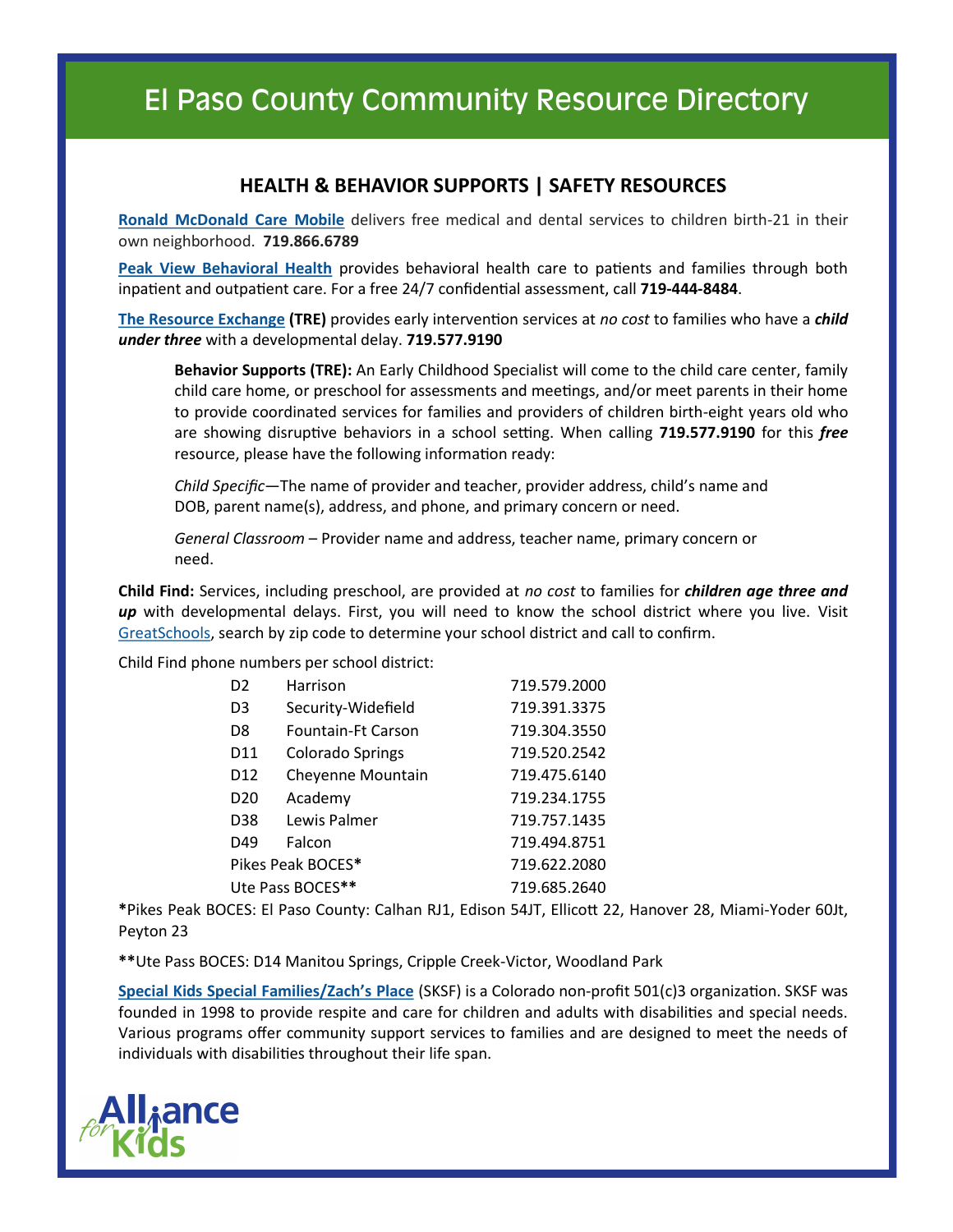### **HEALTH & BEHAVIOR SUPPORTS | SAFETY RESOURCES**

**[Colorado Springs Speech Therapy](http://colorado-springs-speech-therapy.com/home/)** offers speech, physical and occupational pediatric therapy. Doctor referrals are required and Medicaid is accepted **. 719.332.4689**

**[Shandy Clinic](https://www.shandyclinic.com/)** offers speech, physical, and occupational pediatric therapy. Doctor referrals are required and Medicaid is accepted. **719.597.0822** 

**[Colorado Child Abuse and Neglect](http://www.co4kids.org/)** is an anonymous hotline to report suspected child abuse and neglect. **844.264.5437** or **Childabusereport@elpasoco.com**

**[TESSA](https://www.tessacs.org/)** provides a variety of services and supports to individuals who are experiencing or have experienced domestic abuse. Services include Safe Houses, Victim Advocacy, and Counseling for Women and Children. **24-Hour Crisis Line: 719.633.3819** 

#### **[El Paso County Health:](https://www.elpasocountyhealth.org/)**

**[El Paso County Community Assets for Youth Development](https://www.elpasocountyhealth.org/sites/default/files/services/Youth%20Advocacy/Asset%20Guide_FINAL_1.05.pdf)** document identifies assets in our community including collaborations, programming, and resources that promote protective factors for youth.

**[Women, Infant and Children Program \(WIC\)](https://www.elpasocountyhealth.org/service/wic)** provides qualifying women and children with supplemental food, education on nutrition topics, and referrals to community programs. For an appointment, call **719.578.3199**[.](https://www.elpasocountyhealth.org/sites/default/files/Referral%20Form%208.2017.pdf)

[Nurse Family Partnership \(NFP\)](https://www.elpasocountyhealth.org/sites/default/files/Referral%20Form%208.2017.pdf) provides in-home visits that improve the health, well-being, and self-sufficiency of low-income, first-time parents and their children in El Paso and Teller counties. Home visits begin with women during pregnancy and continue until their child is two years old.

[Additional services offered](https://www.elpasocountyhealth.org/) include immunizations, the Family Planning Clinic, and screenings for your child's development and special health care needs.

**[Lutheran Family Services, The SafeCare Colorado Program](https://www.lfsrm.org/programs-and-services/prevention-services/safecare-colorado/)** offers in-home, voluntary services that support families in gaining skills to provide a safe home, address child health needs, and engage in positive interactions with their children ages five and under. Families can choose to start with one SafeCare® topic, which takes about six sessions to complete, before deciding if they want to continue with the other topics. Completing the entire program typically takes four to six months. **719.368.7005**

**[Safe Kids Colorado Springs and Children](https://www.safekids.org/coalition/safe-kids-colorado-springs)'s Hospital Colorado** offers car seat clinics, safety checks, and free or reduced cost car seats. Colorado state law requires that children ride in a federally approved car seat or booster that is appropriate for the child's age, height, and weight. Visit **[Colorado Department of](https://www.codot.gov/safety/seatbelts-carseats/carseats/colorado-child-passenger-safety-law-1)  [Transportation](https://www.codot.gov/safety/seatbelts-carseats/carseats/colorado-child-passenger-safety-law-1)** for specific guidelines and FAQs. **719.305.7233**

**[Marijuana Education & Resources](https://www.colorado.gov/pacific/marijuana/shareable-resources)**: The State of Colorado provides a Resource Guide, fact sheets from the Colorado Department of Public Health, data, and additional resources.

**[Speak Now](Tips%20for%20parents%20on%20how%20to%20talk%20to%20youth%20of%20all%20ages%20about%20substances:%20http:/www.speaknowcolorado.org/speak-now-heres-how/)** provides tips for parents on how to talk to youth of all ages about substance abuse.

**[Safe2Tell](http://www.safe2tell.org)** provides a way to anonymously report anything that concerns or threatens you, your friends, your family or your community. You may call **1-877-542-7233** or submit a report online.

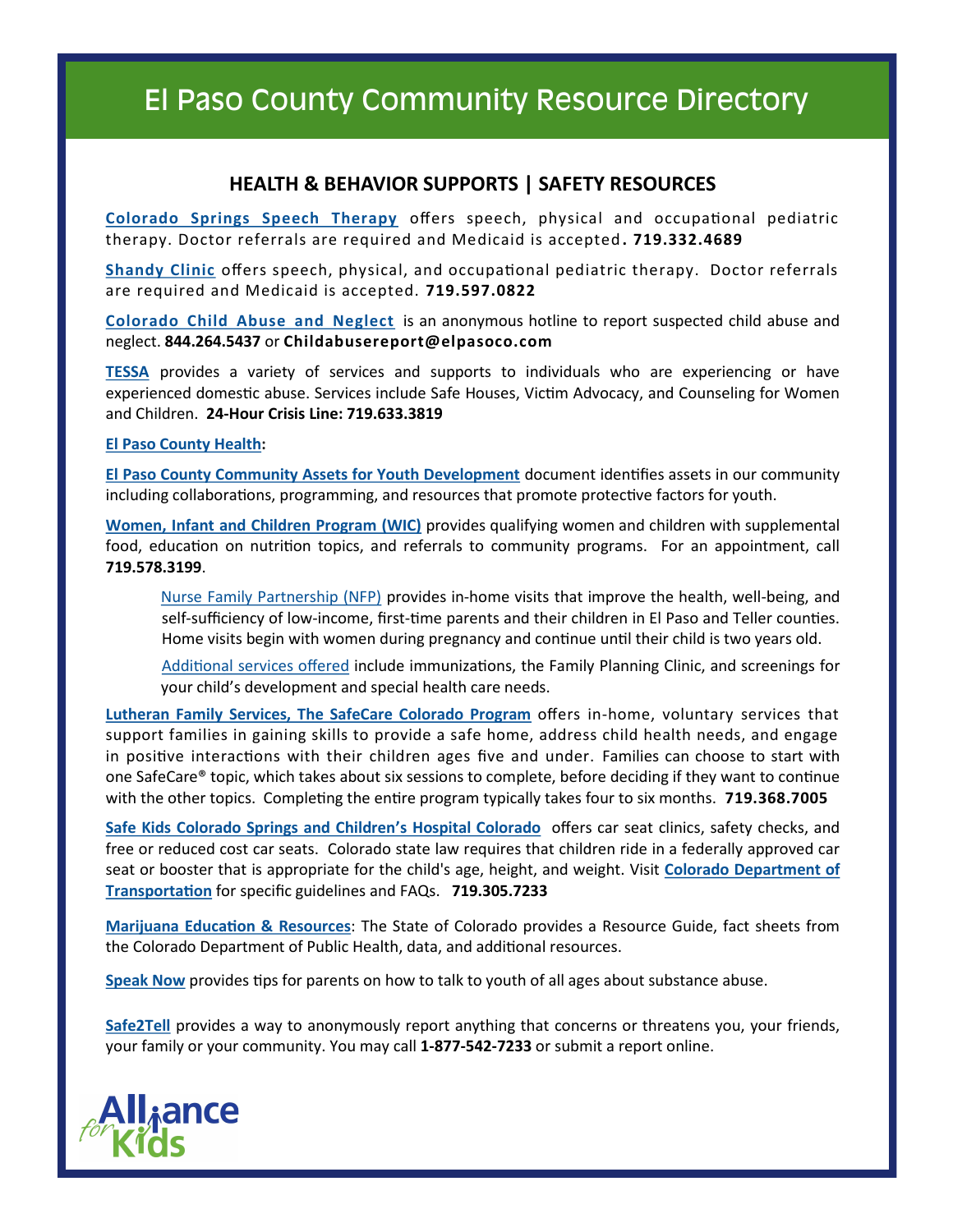### **ASSISTANCE RESOURCES**

**2-1-[1 Information & Referral:](http://www.ppunitedway.org/211database.html)** Dial **2-1-1** and speak to a specialist 8 am—8 pm Monday through Friday to find the right resource or login online and search their database for food pantries, meal programs, employment, utility assistance, rental assistance, and more.

**[El Paso County Department of Human Services](http://dhs.elpasoco.com/)** administers the Supplemental Nutrition Assistance Program (**[SNAP](http://dhs.elpasoco.com/Pages/FoodAssistance.aspx)**) benefits (formerly the Food Stamp Program). Low-Income Energy Assistance Program (**[LEAP\)](https://sites.google.com/a/state.co.us/cdhs-leap/)** provides heating assistance. Temporary Assistance for Needy Families (**[TANF](http://dhs.elpasoco.com/Pages/ColoradoWorks.aspx)**) provides cash assistance to low-income families with a dependent child in the home. Colorado Child Care Assistance Program (**[CCCAP](http://dhs.elpasoco.com/Pages/ColoradoChildCareAssistanceProgram.aspx)**) provides subsidies to low-income families for child care. View their **[handbook](http://dhs.elpasoco.com/Documents/DHSHANDBOOKRevised11-9-2017.pdf)** or visit their **[website](http://dhs.elpasoco.com/Pages/AssistancePrograms.aspx)** for details, eligibility, phone numbers and descriptions of these and other public assistance programs available to eligible low-income individuals and families.

### **CAREER & EMPLOYMENT RESOURCES**

**[Discover Goodwill](http://www.discovermygoodwill.org/jobs)** is a full-service employment agency & job skills training assistance program. **719.635.4483**

**[Pikes Peak Workforce Center](https://www.ppwfc.org/) (PPWC)** can help match your skills and background with job openings in your area. They provide resources for career transitions, career guidance, and provide education and training. **719.667.3700**

**[Women's Resource Agency](http://www.wrainc.org/) (WRA)** assists teenage girls and adult women in need of professional clothing, career building workshops, and other employment training. **719.471.3170**

### **FAMILY SUPPORT & PARENT EDUCATION**

**[Catholic Charities](http://www.ccharitiescc.org/)** offers resources for families on parenting education, counseling, immigration services, pregnancy support, and adoption services. **719.636.2345**

**[Pikes Peak Public Library District](https://ppld.org/)** is your local library. View their [Event Calendar](http://ev.ppld.org/evanced/lib/eventcalendar.asp) **719.531.6333**

**[Strengthening Families](https://cssp.org/wp-content/uploads/2018/11/About-Strengthening-Families.pdf)** *Concrete Support in Times of Need* is one of the five protective factors. By providing information to parents, and helping them to access these resources you are helping families build this factor. **[Family](http://www.familyspeak.org/)***SPEAK* is committed to connecting families to resources in El Paso County. **719.466.0099 or 719.634.8045**

**[The Center on Fathering](http://dhs.elpasoco.com/Pages/COF.aspx)** provides a 15-session program which teaches dads to be more actively and positively involved in their child's development. They also offer a 10-session program which gives dads a unique, father-oriented way to deal with conflict in their lives. They offer a 12-week class to assist incarcerated fathers in preparing to resume or begin a positive path of fatherhood once they are released from jail or prison. Additionally, they offer a 13-week class for dads who have past or current issues with domestic violence. **1-800-693-2334** or **(719) 634-7797**

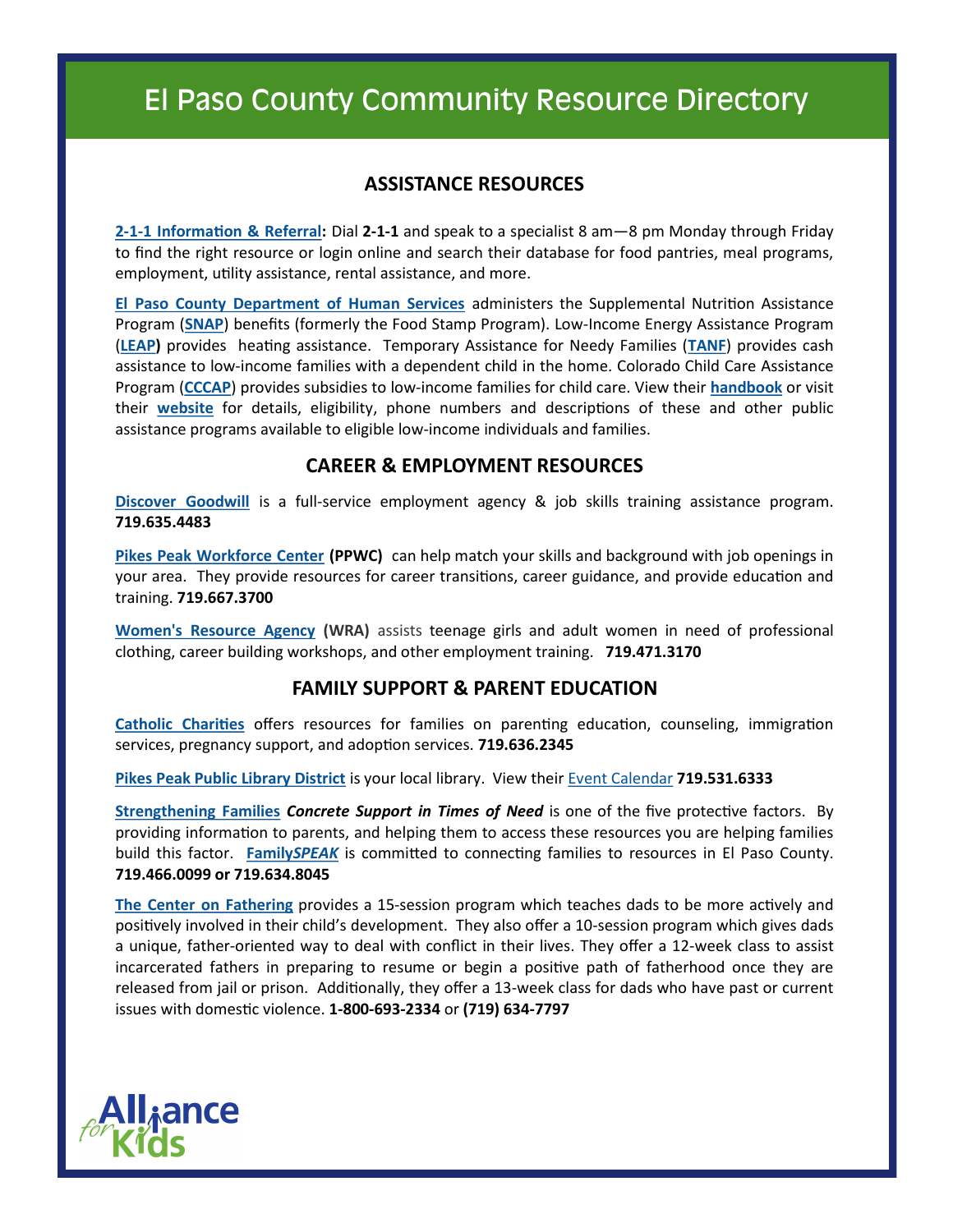### **FAMILY SUPPORT & PARENT EDUCATION**

**[Bright by Three](http://brightbythree.org/)** is a parent-friendly website and curriculum giving parents guidance on development from birth to three. **Bright by Text** is a free text messaging service that helps give your child a bright beginning. For English, **text** BRIGHT to **444999**; para Español, **textea** BRILLANTE a **444999.**

**[Early Learning and Developmental Guidelines](https://earlylearningco.org/parents-caregivers/) (ELDGs)** are a valuable resource for caregivers to better understand child development. Check out their brief videos specifically addressing the development of babies and children ages birth-eight.

**[The Arc Pikes Peak Region](http://www.thearcppr.org)** promotes and protects the human rights of people with intellectual and developmental disabilities and actively supports their full inclusion and participation in the communities of the Pikes Peak region, through education, a guardianship program, advocacy, and social events. In 2020, The Arc Pikes Peak Region will open an inclusive personal development center called Building for Change, featuring a teaching kitchen, library, computer lab, multi-purpose room, and more, for people with intellectual and developmental disabilities and their families. They also ensure that students with disabilities receive the services and accommodations they need, and that parents know their rights in the **Individualized Education Plan** (IEP) process. Educational advocates work to de-mystify the Special Education process and assist your family in **[504](https://www.understood.org/en/school-learning/special-services/504-plan/understanding-504-plans)** and IEP meetings; help you understand your rights under the **[Individuals with Disabilities Act \(IDEA\) Laws](https://www.understood.org/en/school-learning/your-childs-rights/basics-about-childs-rights/how-idea-protects-you-and-your-child)**; help you navigate education programs for your child with disabilities, from early intervention to transition; provide free, monthly parent workshops to explain the best methods and procedures to help your child; and create inclusive school environments through comprehensive IEPs.

**[Zero To Three](https://www.zerotothree.org/)'s** approach to parent education is based on the belief that parents are the true experts on their children, and that there is no "one-size-fits-all" approach to raising children. The information and tools they offer are designed to support parents in developing their own ways to promote their children's growth and development.

**[Vroom](http://joinvroom.org/)** turns shared moments into brain building moments. Whether its mealtime, bath time, or anytime in between, there are always ways to nurture our children' growing minds. Download this free app for daily tips to help build your child's brain.

**[Center on the Social and Emotional Foundations for Early Learning](http://csefel.vanderbilt.edu/resources/family.html)** (**CSEFEL**) is focused on promoting the social emotional development and school readiness of young children birth to age 5. Family tools and training modules are available.

**[Reading Success Movement](http://www.trsmovement.org/)** can help your child become a successful reader. Learn the secrets of how fun and engaging Read-Talk-Play activities can give your child the magic of reading.

**[Read Aloud](http://www.readaloud.org/)** is a national campaign to encourage 15 minutes of reading daily. Reading is the "single most important activity" parents can do to prepare their child for learning.

**[Love Talk Play](http://lovetalkplay.org/)** addresses how to make the most of a parents role as their child's first teacher. Learn more about how love, talk, and play are important to your child's development.

**[Colorado School for the Deaf and Blind](https://www.csdb.org/)** (CSDB) is a state-funded school within the Colorado Department of Education. The school was established for the purpose of providing comprehensive educational services for children, birth to age 21, who are blind/visually impaired and/or deaf/hard of hearing. Services are provided directly to students enrolled at the school, and outreach programs serve students, staff, and families in communities throughout Colorado. **719.578.2100**

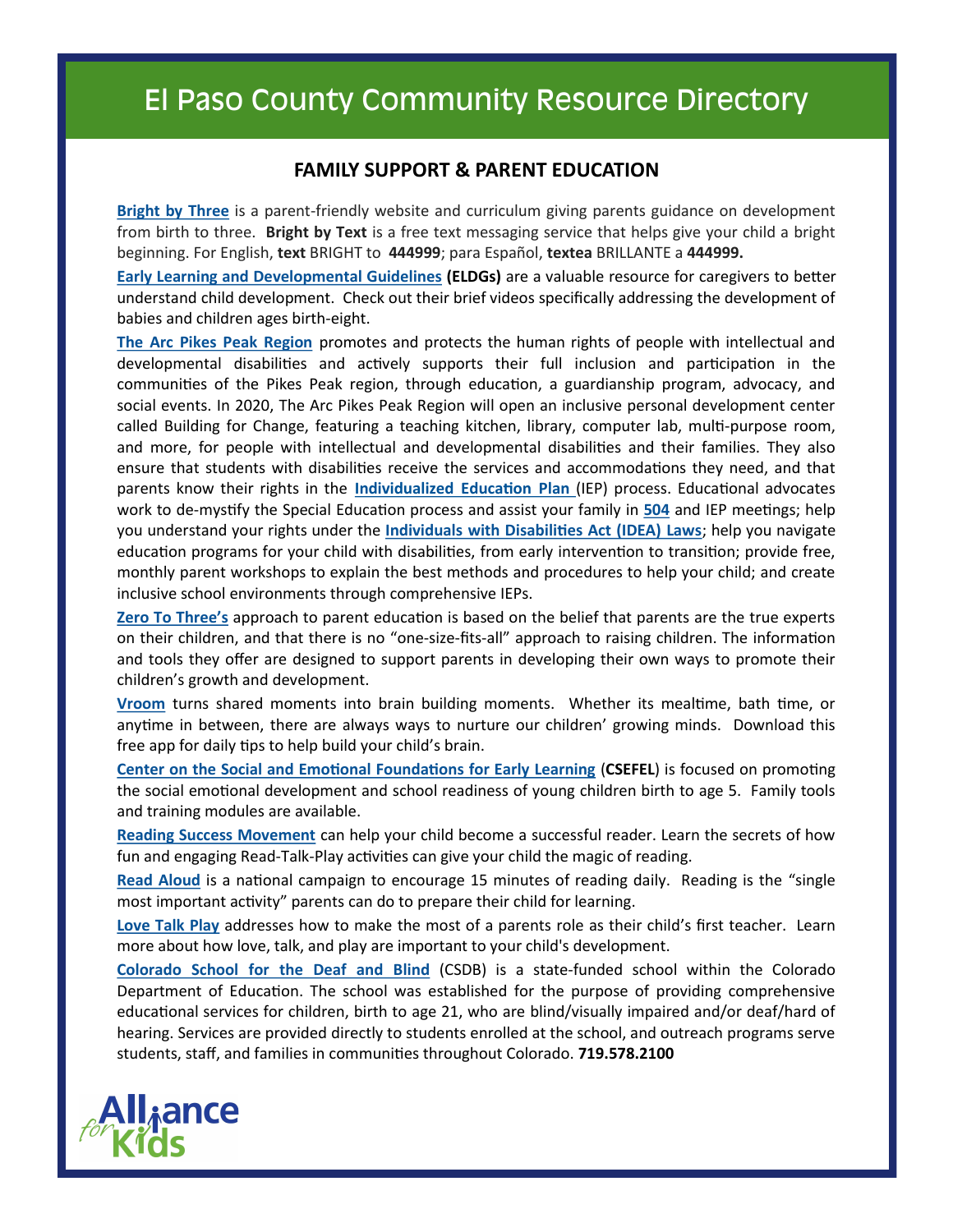### **FAMILY SUPPORT & PARENT EDUCATION**

**[Colorado Department of Education](https://www.cde.state.co.us/stateinfo/slstpfocusbiblio)** has put together general and specific resources to assist with information about issues regarding children and youth in the state and are available from various Colorado government agencies. Print publications may also be borrowed.

**[Colorado Parks & Recreation](https://www.visitcos.com/things-to-do/?utm_source=CityWebsite&utm_medium=ThingsToDo)** offers "Things to Do" in our community. Check out the center event information and summer/after school programming for school aged children. Additionally, you'll find listings for sports, public pools, spray park, ice rinks, hiking trails, The Therapeutic Recreation Program (TRP) and more.

**[Parents Challenge](http://parentschallenge.org/)** is a program dedicated to helping parents learn about their education options for their children Kindergarten through Senior year in high school. Qualifying participants can receive reimbursement for educational costs. **719.306.8557** 

**[Kidpower of Colorado](https://kidpowercs.org/)** offers comprehensive safety education programs in several formats for children 4-18 and parents. Kidpower programs are developmentally and culturally appropriate; local classes are delivered in English, Spanish, and Sign Language. **719.520.1311**

**[Peak Military Care Network](http://pmcn.org/)** connects our community's military service members, veterans, and their families to the highest quality resources provided by our trusted community partners. Service members, veterans, and family members are able to receive help from PMCN by phone, online or in person. **719.577.7417**

**[Army Community Services:](https://carson.armymwr.com/programs/army-community-service)** *Free Services* for military and dependents:

- **Boot Camp for New Dads:** This three-session program offers tips to fathers on subjects including becoming a dad, caring for baby, and caring for mom.
- **Baby Nurturing: Newborn to 18 months:** Age-appropriate topics each week with gross motor enhancement through songs and dance. Sensory enrichment through arts and crafts. Nurturing the child as well as the parent. Creating community for families.
- **Toddler Time:** Age-appropriate topics each week. Gross motor enhancement through songs and dance. Sensory enrichment through arts and crafts. Nurturing the child as well as the parent. Creating community for families**.**
- **Nurturing Programs: The 0-5 and 5-12 Programs** teach parents to be nurturing to their children as well as themselves. Topics include communication with your child, how to build your child's self-esteem, behavioral management, and much more.
- **Cooperative Parenting & Divorce:** Create a positive parenting partnership on behalf of your child (or children), negotiate child-friendly agreements, remain child-focused, and much more. This program may meet or exceed the requirements of most divorce court-mandated education.
- **Single Parent Support Group:** This group offers an opportunity to come together and provides single parents with a much needed break. Educational topics discussed during meetings include supporting your children, yourself, and finding available resources to your unique situation. Spouses of deployed soldiers are welcome to attend.

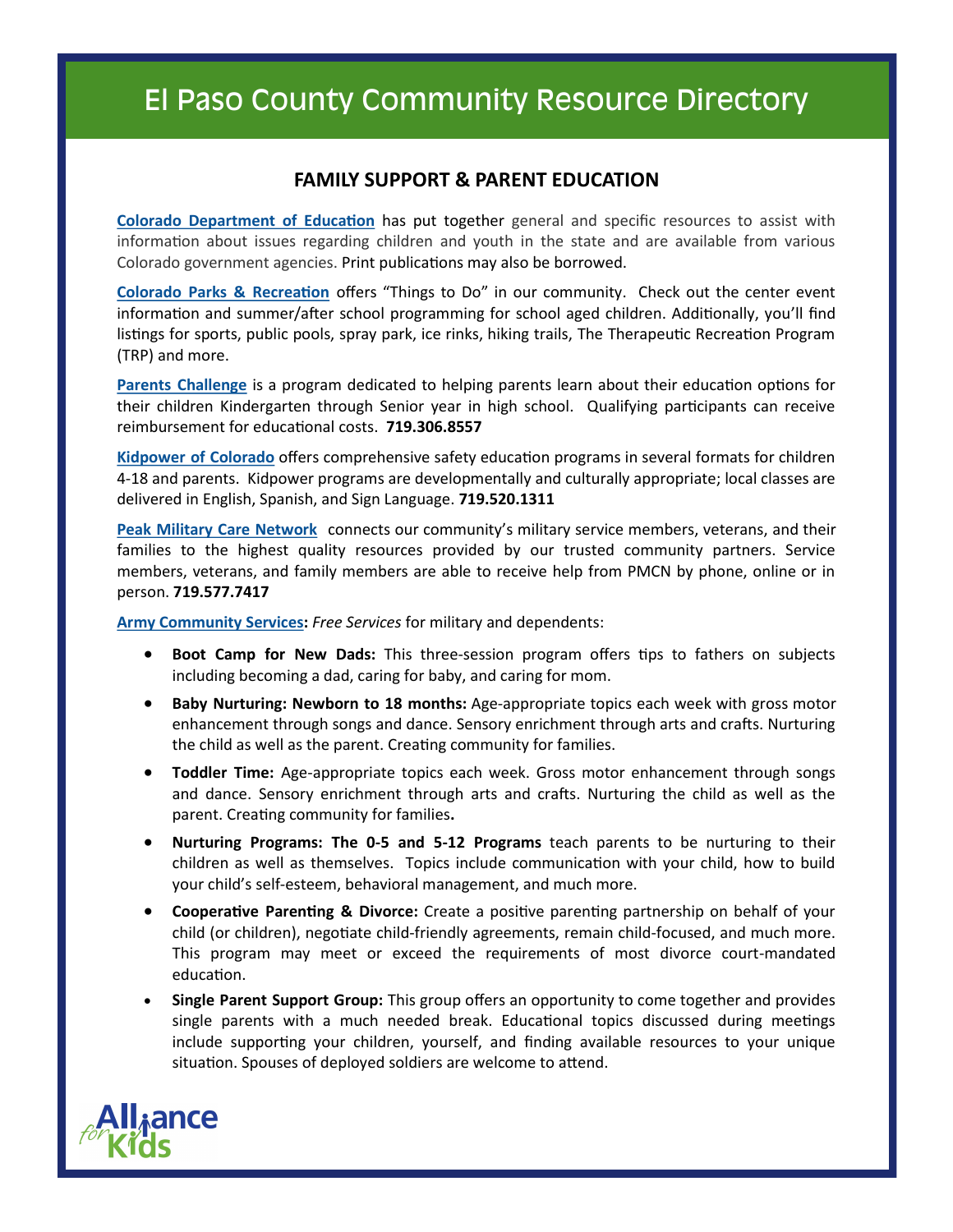### **COURT-ORDERED AND APPROVED SERVICES**

**[Court Appointed Special Advocates](https://www.casappr.org/) (CASA) Children and Families in Transition Seminar (CFIT):** Court-Ordered Supervised Exchanges and Supervised Parenting Time **[\(SEPT\)](https://www.casappr.org/programs/supervised-exchange-parenting-time-sept/)** in cases of domestic violence, stalking, high conflict divorce and separation and Co-Parenting Classes. In El Paso and Teller Counties, *[CFIT](https://www.casappr.org/cfit/)* is required for all divorcing parents and allocation of parental responsibility cases of children birth -18, within 45 days of filing and before final orders can be set. There will be a video shown that highlights the effects of the separation of parents on children and how to reduce negativity and help your child/ren in a proactive and positive manner. There will be an attorney and a mental health professional volunteering during their time at the class (brief Q&A). Medicaid accepted and prices are based on income. **719.477.9898**

- **[Centro de la Familia:](http://www.centro.ws/)** *Strengthening Families Counseling/Advocacy* provides *free* individual, family, couples, adolescent, and child-play therapy for adults and children with significant mental health, emotional, behavioral, or crisis-oriented challenges needing resolution beyond basic advocacy. *For Spanish Speakers*. **(719) 227-9170**
- *Raising Children* is a culturally relevant program to strengthen families while maintaining the family unit and ensuring the safety of children in the home; keeping families out of the legal/social services systems.
- *Yes I can!* Provides an array of social services to Hispanic women and their children who are victims of domestic violence: support group, crisis intervention, personal/legal advocacy, a 24-hour emergency hotline, and individual counseling. There is also a parallel program which provides a children's therapeutic playgroup and child-play therapy for the children who have witnessed domestic violence or abuse to further enhance the healing process and increase family stability.

### **COURT-APPROVED CO-PARENTING CLASSES**

### **[Family Resource Network and Kaleidoscope Counseling:](http://familyresourcenetworkco.com/)**

- Supervised Parenting Time
- Separation & Divorce Classes
- Mediation/CFI
- Family Preservation
- Parent/Child Interactions *(Nurturing Parenting Classes)*
- Costs vary, **(719) 227-7477**, 6285 Lehman Drive, Suite 101, COS, CO 80918

### **[Front Range Collaborative Co](http://www.frontrangecollaborativeco-parenting.com/)-Parenting: Joyce Miller, LPC, & Susan Swank, PsyD, LP**

- High Conflict Co-Parenting (Levels 3 & 4), Children's Therapy, Reintegration Therapy, Parent- Child Interactions
- Please visit website for a detailed description of services. Both parents must attend coparenting class which is eight weeks.
- Call for pricing (approximately \$85 per person): Susan Swank, PsyD, LP, **(719) 439-5683**, or Joyce Miller, LPC, **(719) 337-1795**

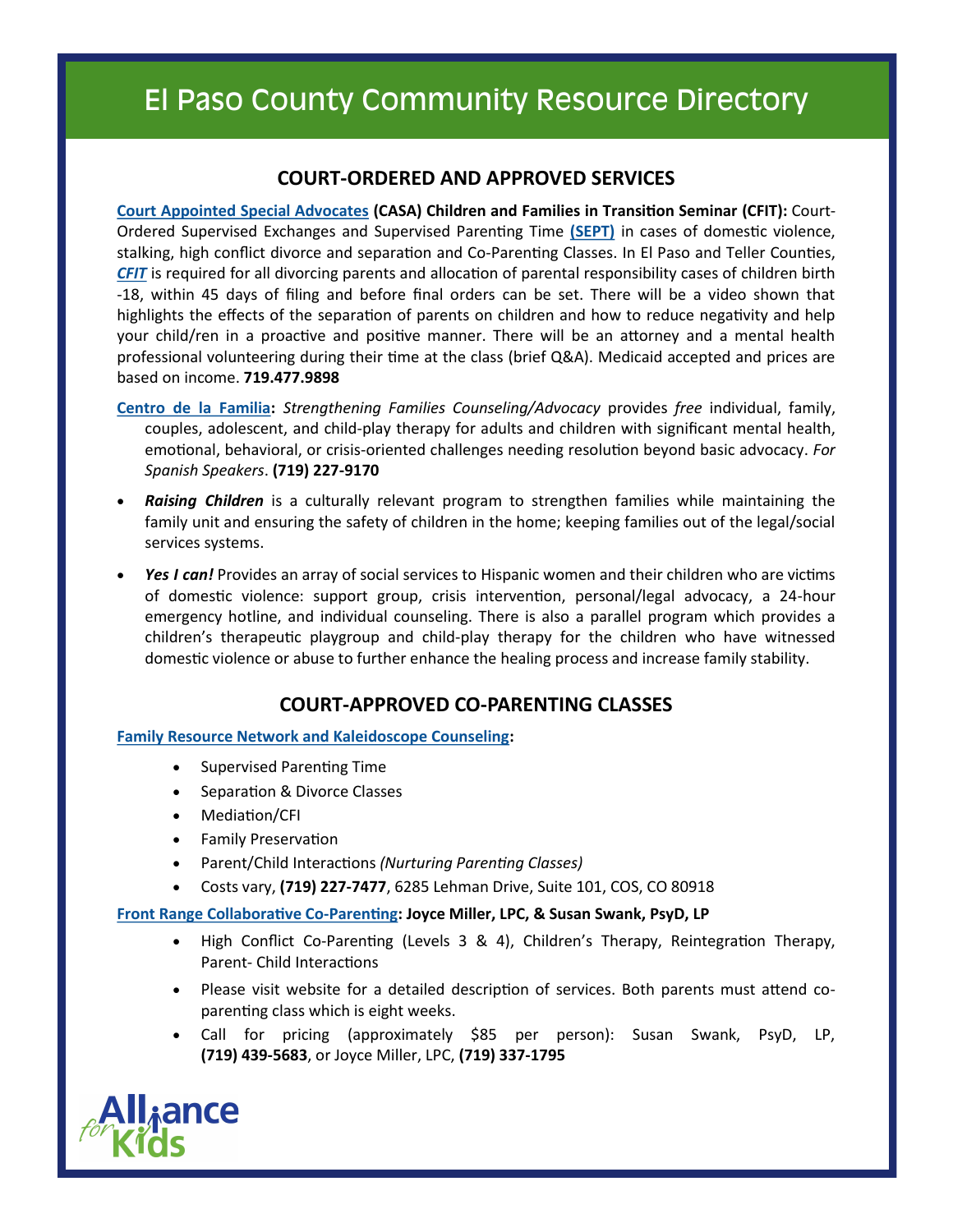### **COURT-APPROVED CO-PARENTING CLASSES**

#### **Janet Jones, LPC**

- Court-Ordered Level 2 Parenting Classes
- Monthly classes: *For the Kids: Co-Parenting Workshop*
- Call for pricing, **[Janetjoneslpc@comcast.net,](mailto:Janetjoneslpc@comcast.net) (719) 533-1088** 5555 Erindale Drive, Suite 203, Colorado Springs, CO 80918

#### **Parenting Center LLC, Janice Black, LCSW**

- Co-Parenting Classes
- Child & Family Investigator
- Parental Responsibilities Evaluator
- Family Arbitrator Parent-Child Interactionals
- Supervised and Therapeutic Visitations Provider
- Psychological Testing
- Also teaches *Active Parenting Now* and *Birth to Three Years* parenting
- Call for pricing **[www.janiceblack.com,](http://www.janiceblack.com) (719) 201-0887,** [Contact@JaniceBlack.com](mailto:Contact@JaniceBlack.com)

#### **Dependency and Neglect Notes:**

- Parents can request that a CASA (Court Appointed Special Advocate) be assigned to their case.
- Parents can request that a CFI (Child Family Investigator) be assigned to their case.
- Parents can request that a CLR (Child Legal Representative) be assigned to their case.



Document created by **Alliance for Kids, El Paso County's Early Childhood Council** MARCH 2019 | To add/delete/revise, please call **719.466.0099**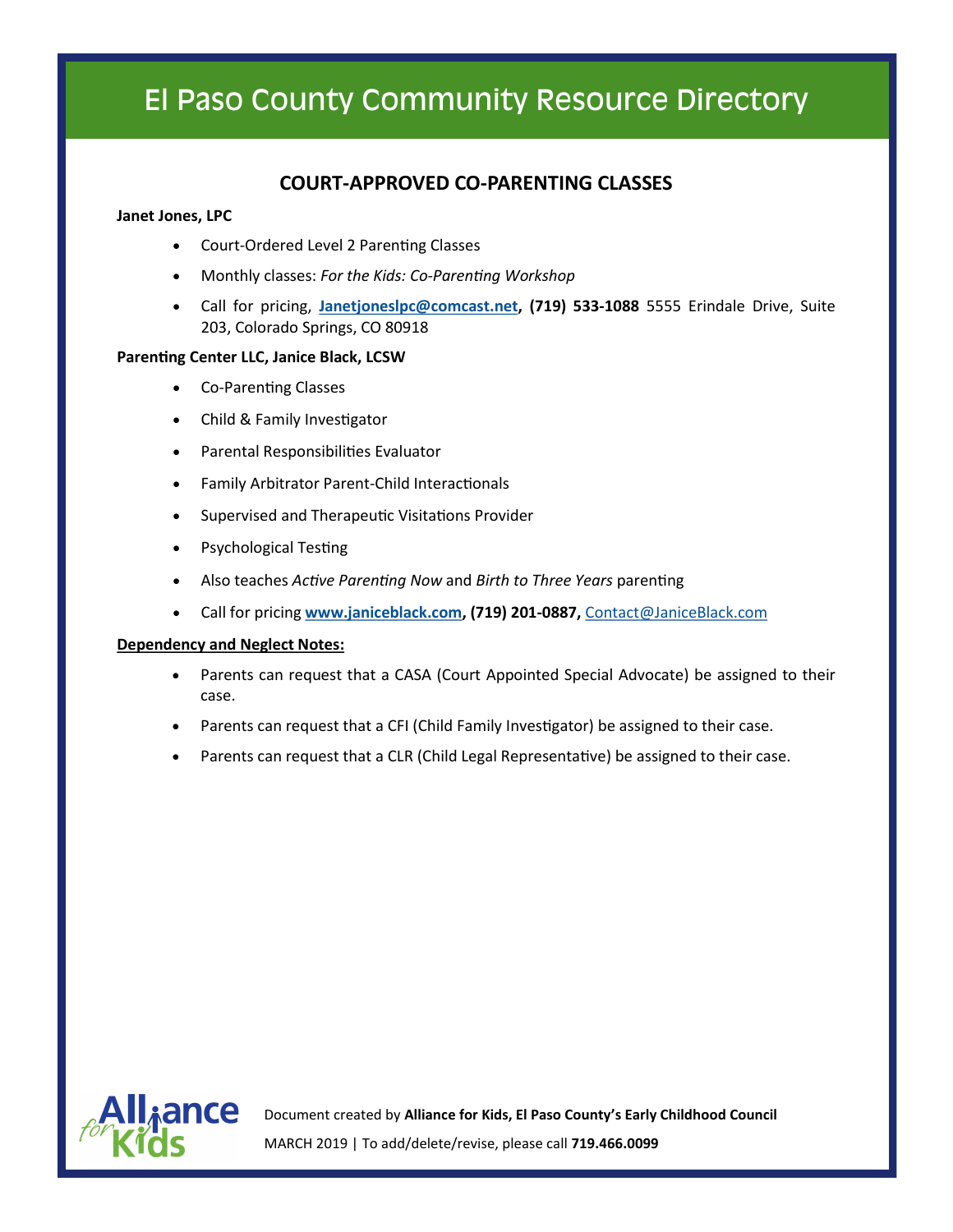#### **General Resources**

#### **Joint Initiatives for Youth & Families:** jointinitiatives.org

**Alliance for Kids:** allianceforkids.org

**Family***SPEAK***:** familyspeak.org

**CCR&R:** allianceforkids.org

**Translation Services:**  globelinkflc.com asi-languageservices.com prontocom.us signlanguagenetwork.com

#### **Health & Behavior Supports | Safety Information**

**AspenPointe:** aspenpointe.org

**Health First Colorado:** healthfirstcolorado.com

**CHP+:** colorado.gov/pacific/hcpf/child-health-plan-plus

**Peak Vista Community Health Centers:** peakvista.org

**Peak Vista First Visitor:** bit.ly/34zynDp

**Ronald McDonald Care Mobile:** bit.ly/2Ewf4A5

**Peak View Behavioral Health:** peakviewbh.com

**The Resource Exchange:** TRE.org

**GreatSchools:** greatschools.org

**Special Kids Special Families:** sksfcolorado.org

**Colorado Springs Speech Therapy:** colorado-springsspeech-therapy.com

**Shandy Clinic:** shandyclinic.com

**CO4Kids:** co4kids.org

**TESSA:** tessacs.org

**EPC Public Health:** elpasocountyhealth.org

**EPC Community Assets for Youth Development:** bit.ly/2SbUHjA

**WIC:** elpasocountyhealth.org/service/wic

**Nurse Family Partnerships:** bit.ly/38LwVkB

**Lutheran Family Services Rocky Mountains:** bit.ly/2txcPdF

**Safe Kids Colorado Springs and Children's Hospital Colorado:**  safekids.org/coalition/safe-kids-colorado-springs

**Colorado Department of Transportation:** bit.ly/2S0J1jQ

**Marijuana Education & Resources**: bit.ly/2S4CpB1

**Speak Now:** speaknowcolorado.org/speak-now-heres-how/ **Safe2Tell:** safe2tell.org

**Assistance Resources**

**Pikes Peak United Way 2-1-1:** ppunitedway.org/2-1-1

**El Paso County DHS:** dhs.elpasoco.com

**EPCDHS Assistance Programs:** 

humanservices.elpasoco.com/assistance-programs

#### **Career & Employment Resources**

**Discover Goodwill Jobs:** discovergoodwill.org/jobs

**Pikes Peak Work Force Center:** ppwfc.org

**Women's Resource Agency:** wrainc.org

#### **Family Support & Parent Education**

**Catholic Charities:** ccharitiescc.org

**Pikes Peak Library District:** ppld.org

**The Protective Factors Framework:** bit.ly/2twkyJ0

**Center on Fathering:** humanservices.elpasoco.com/centeron-fathering

**Bright by Three:** brightbythree.org

**Early Learning & Development Guidelines:**  earlylearningco.org/parents-caregivers

**The Arc Pikes Peak Region:** thearcppr.org

**Zero to Three:** zerotothree.org

**Vroom:** joinvroom.org

**Center on the Social and Emotional Foundations for Early Learning:** csefel.vanderbilt.edu/resources/family.html

**Reading Success Movement:** trsmovement.org

**Read Aloud 15 Minutes:** readaloud.org

**Love Talk Play:** lovetalkplay.org

**Colorado School for the Deaf & Blind:** csdb.org

**Resources from CO State Government Agencies:**  cde.state.co.us/stateinfo/slstpfocusbiblio

**Parks & Recreation Department:** coloradosprings.gov/parks

**Parents Challenge:** parentschallenge.org

**Kid Power of Colorado Springs:** kidpowercs.org

**Peak Military Care Network**: pmcn.org

**Army Community Service:** carson.armymwr.com/programs/ army-community-service

#### **Court-Ordered and Approved Services**

**CASA of the Pikes Peak Region:** casappr.org

**Supervised Exchanges & Parent Time:** casappr.org/ programs/supervised-exchange-parenting-time-sept/

**CFIT:** casappr.org/cfit

**Centro de la Familia:** centro.ws

**Family Resource Network:** Familyresourcenetworkco.com

**Front Range Collaborative Co-Parenting:**  frontrangecollaborativeco-parenting.com

**Janice Black:** Janiceblack.com